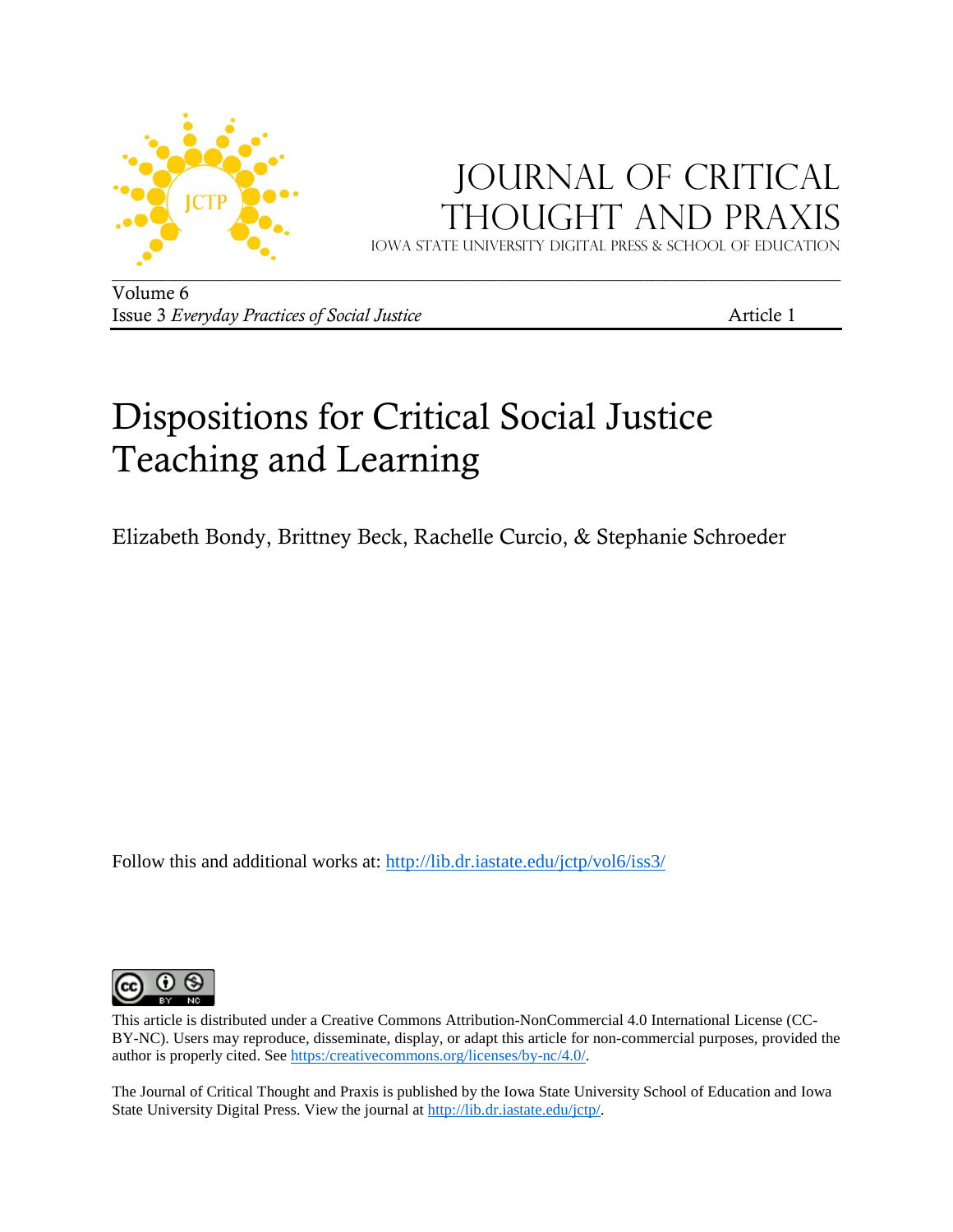## **Dispositions for Critical Social Justice Teaching and Learning**

Elizabeth Bondy Brittney Beck Rachelle Curcio Stephanie Schroeder[\\*](#page-1-0) *University of Florida*

*This article examines the social justice dispositions that, when honed and developed over time, enable prospective teachers—and teacher educators—to embrace social justice praxis and persist in their everyday quest for equitable educational conditions, opportunities, and outcomes. Developed through work in a Community of Practice (CoP), these dispositions include radical openness, humility, and self-vigilance. In this article, we define each disposition and explore how they may be cultivated, enacted, and modeled in teacher education. These dispositions, we argue, serve as reminders of the unfinishedness of our work and the effort required to stay the course of equity and justice in the rough waters of the status quo.*

**Keywords:** Social Justice | Dispositions | Teacher Education

Particular kinds of dispositions, combined with particular knowledge and skills, can help to cultivate teacher candidates' ability to teach for social justice (Splitter, 2010). Dispositions move beyond what someone simply "knows, or is able to do" at the current moment (Splitter, 2010, p. 205) and toward what may be possible for a person to do based on their "conscious mental state" (Splitter, 2010, p. 208). Indeed, prospective teachers "are agents whose intentions, beliefs, desires, convictions, and values...cause things to happen" (p. 208). Based on our (the authors') collective experiences as teachers and teacher educators and insight from the literature on critical social justice and anti-oppressive education, we believe that certain dispositions, when honed and developed over time, enable prospective teachers—and teacher educators—to embrace social justice praxis and persist in their everyday quest for equitable educational conditions, opportunities, and outcomes.

As a Community of Practice (CoP) of teacher educators committed to enacting social justice both in and out of the classroom, we have for the last 18 months, challenged one another to cultivate dispositions of (a) radical openness (hooks, 2004); (b) humility (Kumashiro, 2015); and (c) self-vigilance (Applebaum, 2010). These dispositions are essential in facilitating thoughtful interaction with theories of social justice and equityoriented educational practices and have been central to our work as social justice teacher educators. Reflecting on these dispositions, we recognize that their cultivation is not always easy. Indeed, we have faced a variety of tensions and pitfalls and yet we have persisted, reflecting in our CoP on key lessons we have learned and moving forward in the pursuit of

 $\overline{a}$ 

<span id="page-1-0"></span><sup>\*</sup> Correspondence can be directed to Stephanie Schroeder at stephanieelyseschroeder@gmail.com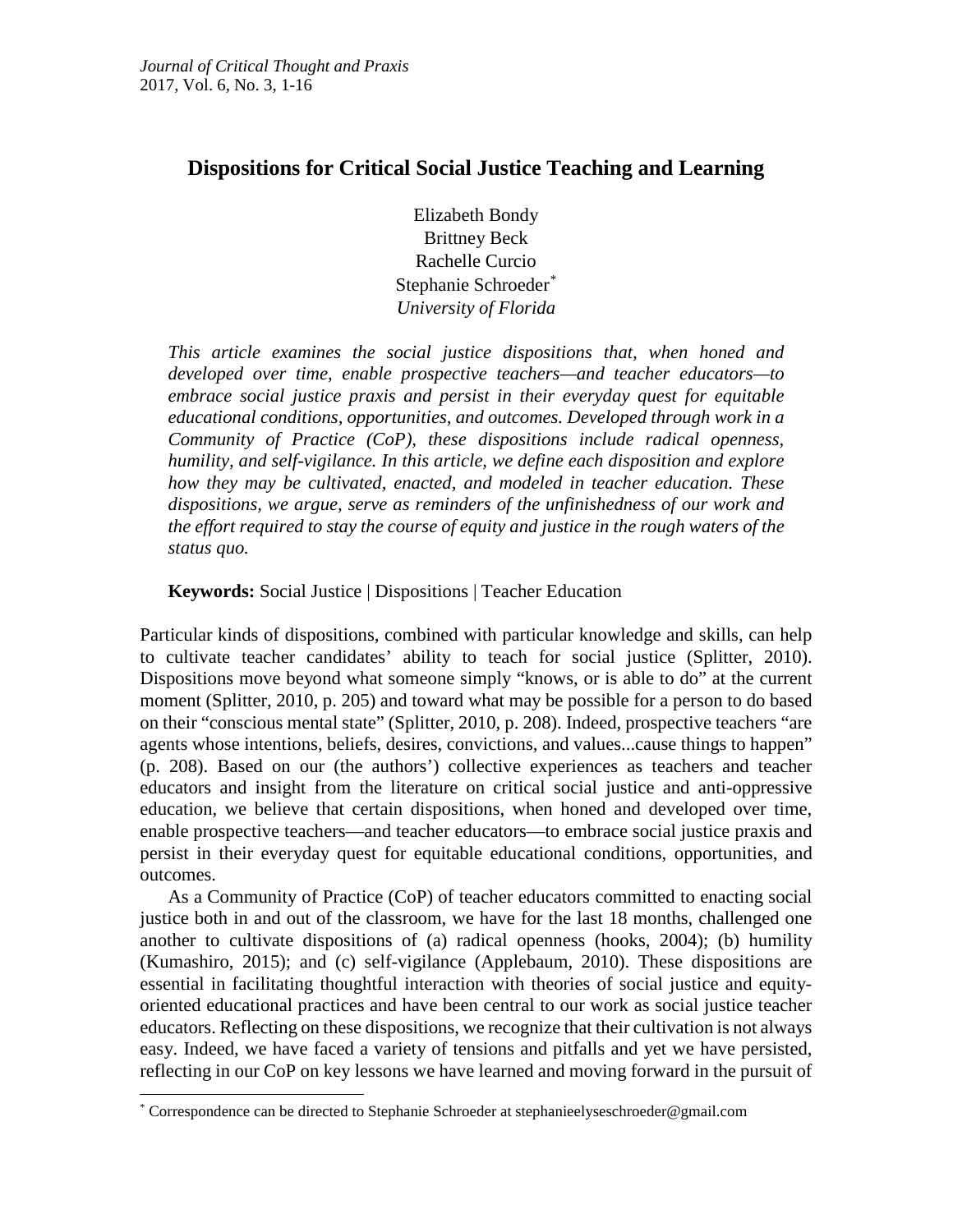equity in our college classrooms and in the classrooms in which our students will teach. In this paper, we elaborate on these three dispositions for social justice teaching and learning and offer strategies we have used to forge ahead in the face of tensions and pitfalls. While these dispositions are prevalent in social justice literature, they have yet to appear in the literature surrounding the development of dispositions in pre-service teacher education. Thus, we begin by defining our usage of the term "disposition," positioning ourselves in the research literature, and providing background on our experience as members of a social justice-oriented Community of Practice (CoP).

## **Dispositions**

Because there is little consensus in the research literature on the meaning of the term "disposition," much debate has swirled as to how dispositions might be defined, cultivated, and assessed (Welch, Pitts, Tenini, Kuenlen, & Wood, 2010). Burant, Chubbuck, and Whipp (2007) explained that definitions of dispositions in the research literature cluster into three categories: (a) dispositions as beliefs and attitudes; (b) dispositions as unchanging personality traits; and (c) dispositions as inferred from observable behaviors. Scholars who believe that dispositions are defined by a person's beliefs and attitudes argue that dispositions are not innate or unchanging, but instead are "learned and developed at anytime" (Cummins & Asempapa, 2013, p. 103). Others have defined dispositions by observing the actions of an individual, such as Welch et al. (2010) who claimed that dispositions are "patterns of observable behavior that become predictable" (p. 181). Alsup and Miller (2014) bridged this divide between belief and observable behavior and argue that "dispositions are the context and culturally specific embodied manifestations of one's beliefs, values, and judgments about all practices related to the teaching profession" (Alsup & Miller, 2014, p. 199). Villegas (2007) argued similarly that "dispositions are tendencies for individuals to act in a particular manner under particular circumstances, based on their beliefs" (p. 373). Actions, however, do not always need to be physical. An action can be, as Nelson (2015) argued, a mental process or "intelligent habit" (p. 86) unobservable to others. This expansive definition of the term encapsulates both belief and action, but rejects the notion that dispositions are based purely on one's personality, and, as a result, can never be changed. Indeed, if dispositions are impacted by context and culture, it seems probable that teacher educators have a role to play in cultivating contexts where dispositions can be modified. Building on the work of the aforementioned scholars, we, the authors, define dispositions as the context specific manifestation, whether mental or physical, of one's beliefs and actions that, while predictable, are capable of change over time. As a result, dispositions can be both habits of mind and observable actions.

Due to the addition of dispositions in the National Council for the Accreditation of Teacher Education (NCATE) standards and the rise of accreditation requirements in teacher education, the research literature focused on developing teacher dispositions is robust (Burant et al., 2007; Villegas, 2007). Many scholars have focused on how to best measure and assess teacher dispositions as required by the NCATE (Burant et al., 2007; Duplass & Cruz, 2010; Villegas, 2007), others have sought to clarify the meaning of the contested term and suggest practices for cultivating desired dispositions (Carroll, 2005; Schussler, 2006), and still others have attempted both (Welch et al., 2010). However, literature focused on cultivating dispositions specific to social justice teaching and learning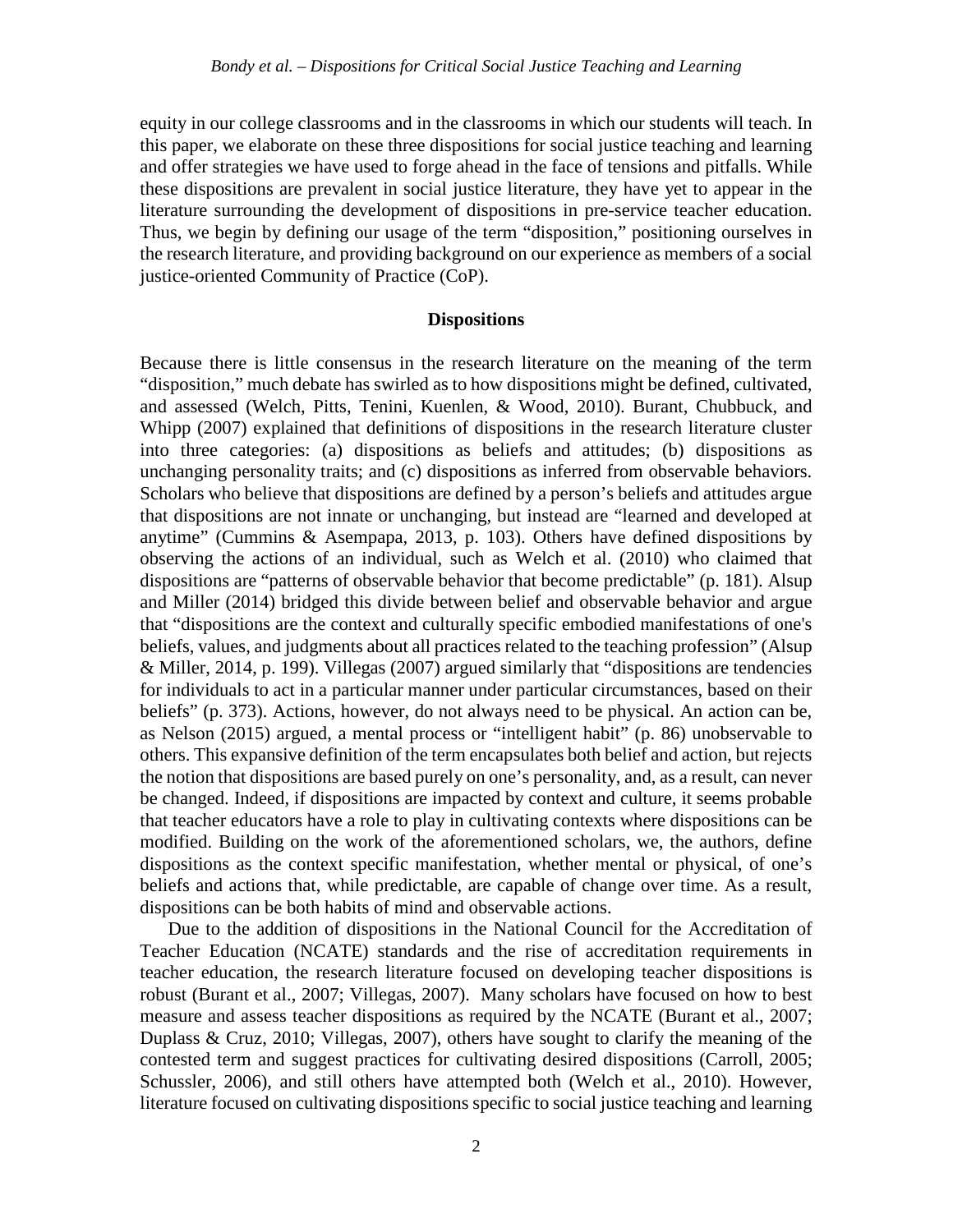is relatively scarce (Neumann, 2013). According to Neumann (2013), research exploring how to best cultivate dispositions towards critical pedagogy is needed, as critical pedagogy and social justice remain "essentially invisible and irrelevant within K-12 schools" (p. 143). Perhaps the invisibility of social justice in K-12 schools remains because teaching for social justice is hard, emotional work (Chubbuck, 2010). K-12 teachers lack adequate preparation, and many teacher educators are unprepared to scaffold pre-service teachers on their journey to enacting social justice praxis in the classroom. Knowing the difficulty ahead, Chubbuck (2010) argues that teacher educators wishing to foster such commitments in pre-service teachers should work to scaffold pre-service teachers' learning by acknowledging the emotional work that will occur in their classrooms. This requires that teacher educators acknowledge and affirm the value of teachers' often implicit knowledge and beliefs about teaching and schools (Neumann, 2013). Then, the teacher educator can begin to introduce some dissonance in order to disrupt pre-service teachers' intellectual status quo, potentially revising their dispositions. In this paper, we address three mental dispositions (and strategies for developing such dispositions) that teacher educators might bring to their everyday classroom practice to push themselves and their students beyond their current habits of mind. We suggest that these dispositions create the intellectual and social context in which individuals can move toward social justice praxis. This argument represents a decidedly different approach than others have taken, as we suggest that social justice praxis must be cultivated in environments where certain mental dispositions are modeled and encouraged.

## **Background**

Inspired by our experiences in classrooms composed of diverse students, many of whom have been persistently underserved in their educational careers, our experience taking (and, for one of us, teaching) Critical Pedagogy courses, and our work within an elementary teacher preparation program, the authors of this paper formed a Community of Practice (CoP). A CoP, as defined by Lave and Wenger (1991) is "a system of relationships between people, activities, and the world; developing with time, and in relation to other…overlapping communities of practice" (p. 98), and should operate as a "naturally occurring learning community" (Wenger, 2010, p. 11). We framed our collaboration as a CoP because we recognized that our goal was to help newcomers to critical pedagogy move toward expertise in critical teaching, or, in the words of Lave and Wenger (1991) to move from peripheral to full participation in the activities of critical teaching. The theory of legitimate peripheral participation (Lave & Wegner, 1991), at the core of a CoP, seemed to capture well what we hoped to accomplish. The central focus of this theory is the notion that learning involves the increased participation of individuals in the practices of a social community (i.e., the community of critical pedagogues) through the construction of identities characteristic of that community (Lave & Wenger, 1991; Wenger, 1998). It emphasizes that social interactions and engagement within the workplace, our teacher preparation program, are central to the processes of meaning making, and hence learning in practice.

From this perspective, professional learning in education may be conceptualized as a process of increasing participation in the practice of (critical) teaching (Borko, 2004) through the negotiation of meaning (Eraut, 2002; Wenger, 1998), and the development of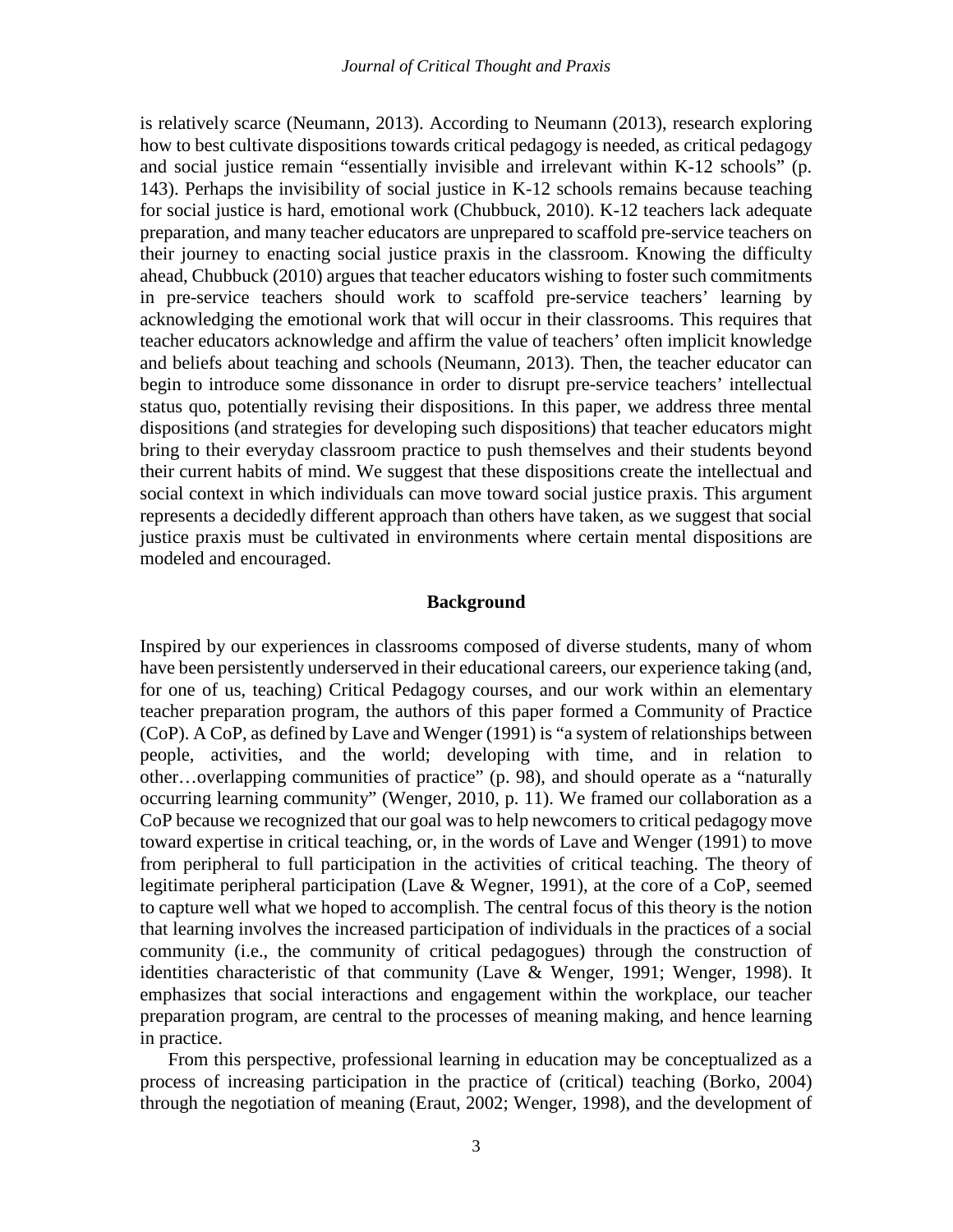competencies as a consequence of engagement with others in practice (Knight, Tait, & Yorke, 2006). Professional learning, therefore, is not necessarily a product of formal, expert instruction but rather a complex blend of social and individual processes (Palinscar et al., 1998) leading to, in our case, a transformation to more critical forms of practice. Grounded in the larger framework of situated learning, this theory challenges the notion of knowledge portability (Korthagen, 2010; Lave & Wenger, 1991) contending that meaning and understanding are inextricably linked to the contexts within which they are situated (Kwakman, 2003; Putnam & Borko, 2000). In other words, learning takes place in the context in which it is applied, which in our case is the elementary teacher preparation program at a large land grant university.

The goal of our CoP was to meet on a regular basis to examine the praxis of critical pedagogy. That is, we wanted to spend time together to discuss connections between theories of critical teaching and the moment-to-moment practice of critical teaching. Each of us had a teaching and/or supervision assignment with elementary teacher candidates and was eager to enact the theories and examples of critical teaching we had studied. We maintained over time a stable schedule of meeting every three weeks for at least 90 minutes. We recorded our meetings and had the recordings transcribed as a means of helping us reflect on our learning, dilemmas, and decisions. Because of the fluidity and developmental nature of CoPs, our work has evolved, as we have grown more knowledgeable and skilled in our collective and individual abilities to define and put into action our social justice beliefs.

## **Overview of a Theory of Justice Praxis**

Although Brown (2005) referred to social justice as "a new anchor for the entire [teacher education] profession," both conceptual and practical inconsistencies preclude social justice from becoming a mooring of the field (p. 156). Cochran-Smith (2010) characterized social justice as "conceptually ambiguous," possessing "multiple instantiations and inadequate theoretical grounding" (p. 445). As a result, social justice is vulnerable to becoming "diluted, trivialized or co-opted" (Cochran-Smith, 2010, p. 445). McDonald and Zeichner (2009) have argued that there is a debilitating lack of intelligibility regarding how the theoretical groundings of teacher education for social justice translate into practice. The lack of clarity enables "institutions with differing perspectives, political agendas, and strategies to lay claim to the same vision of teacher preparation" (McDonald & Zeichner, 2009, p. 595). Boyles et al. (2009) went so far as to say that different groups can act in direct "opposition" to one another, yet claim social justice commitments.

Actively resolving the issues posed by social justice theory in the context of teacher education requires what Cochran-Smith (2010) characterized as a "well theorized idea about the kind of teaching practice that enhances justice" (p. 454). Yet, it is important to make the distinction that teacher education for social justice is not a series of methods or activities, but a "coherent and intellectual approach" to teacher preparation that situates teaching, learning, schooling, and ideas about schooling within historical, socio-political contexts (Cochran-Smith, 2010, p. 447). Teacher education for social justice thus requires a theory and a theory of practice. A theory of practice, according to Cochran-Smith (2010), is farther-reaching than "simply what, when, or how teachers do things" (p. 454). A theory of practice grounded in social justice considers, "how teachers think about their work and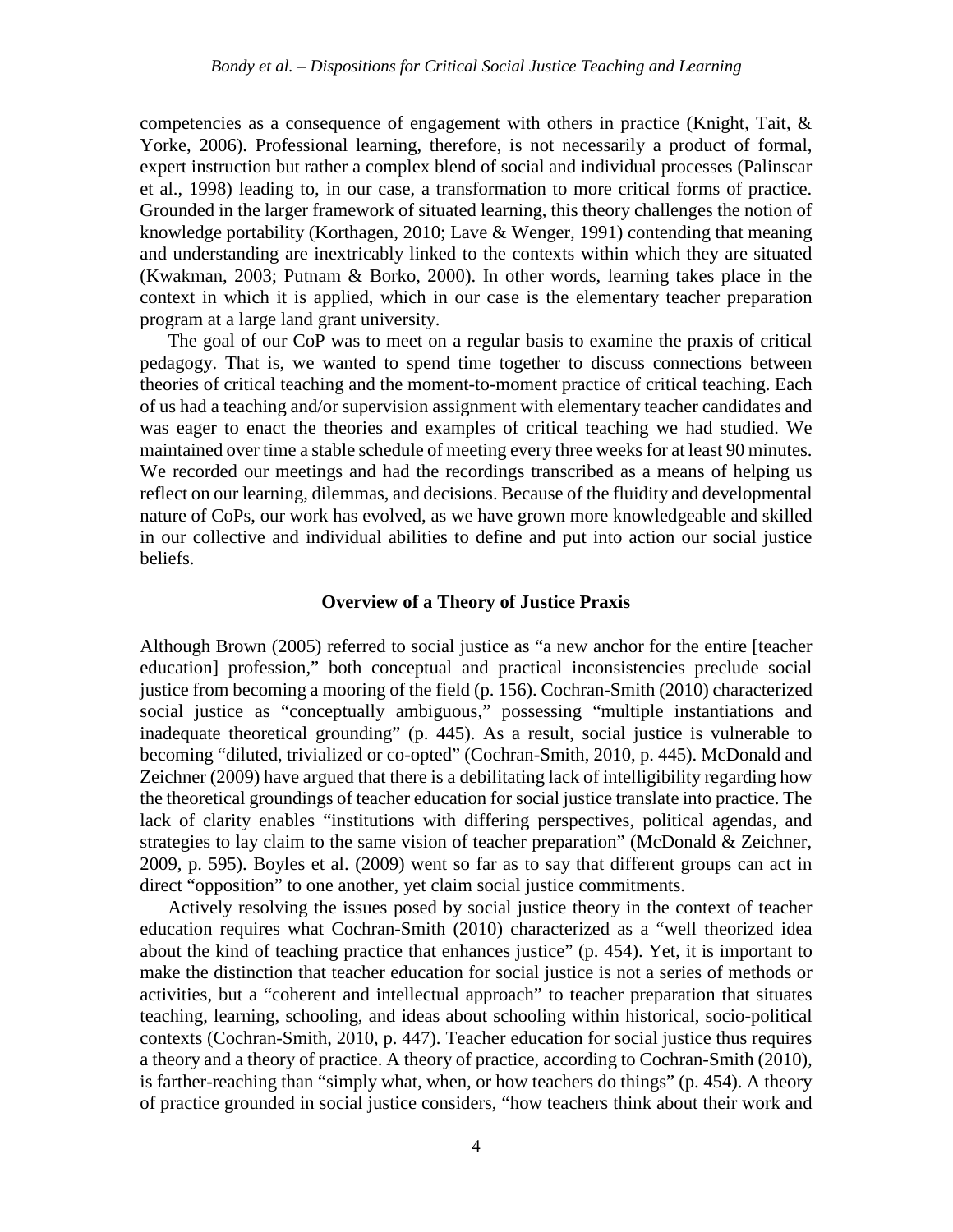interpret what is going on in school and classrooms; how they understand competing agendas, pose questions, and make decisions; how they form relationships with students; and how they work with colleagues, families, communities, and social groups" (Cochran-Smith, 2010, p. 454). That is, the dispositions of teachers and teacher educators matter in social justice teaching and learning.

As part of our maturation as a CoP, we collaboratively developed a theory of justice praxis to guide our reflection and action in the teacher education program. Drawing from Freire's (1970) notion of praxis, "reflection and action upon the world in order to change it" (p.51), we intentionally use the phrase "justice praxis" rather than "theory of justice" or "theory of justice practice" to communicate our understanding that justice is embedded in theory, action, and outcome. Teacher educators and teachers need a way to think about justice (a theory) in order to know how to enact just practice and achieve just outcomes for students (Cochran-Smith, 2010). In seeking to move toward justice praxis, we do not have a single definition of justice that we wish to prescribe for others, as we fear any canonized assertions may remain abstract and be employed in ways that could lead to the oppression of others. Instead, we have identified seven contours of justice that illuminate what we believe justice looks like, feels like, and sounds like in teacher education, specifically, and community life, broadly. These contours enable us to speak with clarity about justice and extend an invitation for others to do the same. Through seeking a pluralistic understanding of justice, we, therefore, simultaneously call for transparency in how teacher education programs and teacher educators are defining their commitments to justice while leaving room to honor diverse, culturally-situated ways to be just and experience justice. Our theory of justice is an evolving framework that emphasizes the critical (Sensoy  $\&$ DiAngelo, 2012), restorative (Ladson-Billings, 2015), engaged (hooks, 1994), liberatory (Freire, 1970; hooks, 1994), democratic (Ayers, 2009), inquiry-oriented (Kumashiro, 2015), and radically hoped for (Duncan-Andrade, 2009), aspects of justice. We provide a graphic representation and explain this framework in Figure 1.

Justice is at the core of our framework, yet surrounding justice is radical hope (Beauboeuf-LaFontant, 2002; Duncan-Andrade, 2009; Freire, 2002). In his book, *Pedagogy of Hope*, Freire (2002) explained, "I do not understand human existence, and the struggle needed to improve it, apart from hope and dream…I am hopeful, not out of mere stubbornness, but out of an existential, concrete imperative" to transform the world (p. 8). Duncan-Andrade (2009) expanded on Freire's writing about hope in his essay inspired by Tupac Shakur's metaphor about roses that grow in concrete and grounded in his many years teaching high school students. He described "an audacious hope that stares down the painful path; and despite the overwhelming odds against us making it down that path to change, we make the journey again and again because there is no other choice" (p. 191). With great respect for his students, Duncan-Andrade is determined to educate them to transform their own lives and their communities. The radical hope embedded within justice represents a deep and enduring sense of responsibility for the well-being of all people.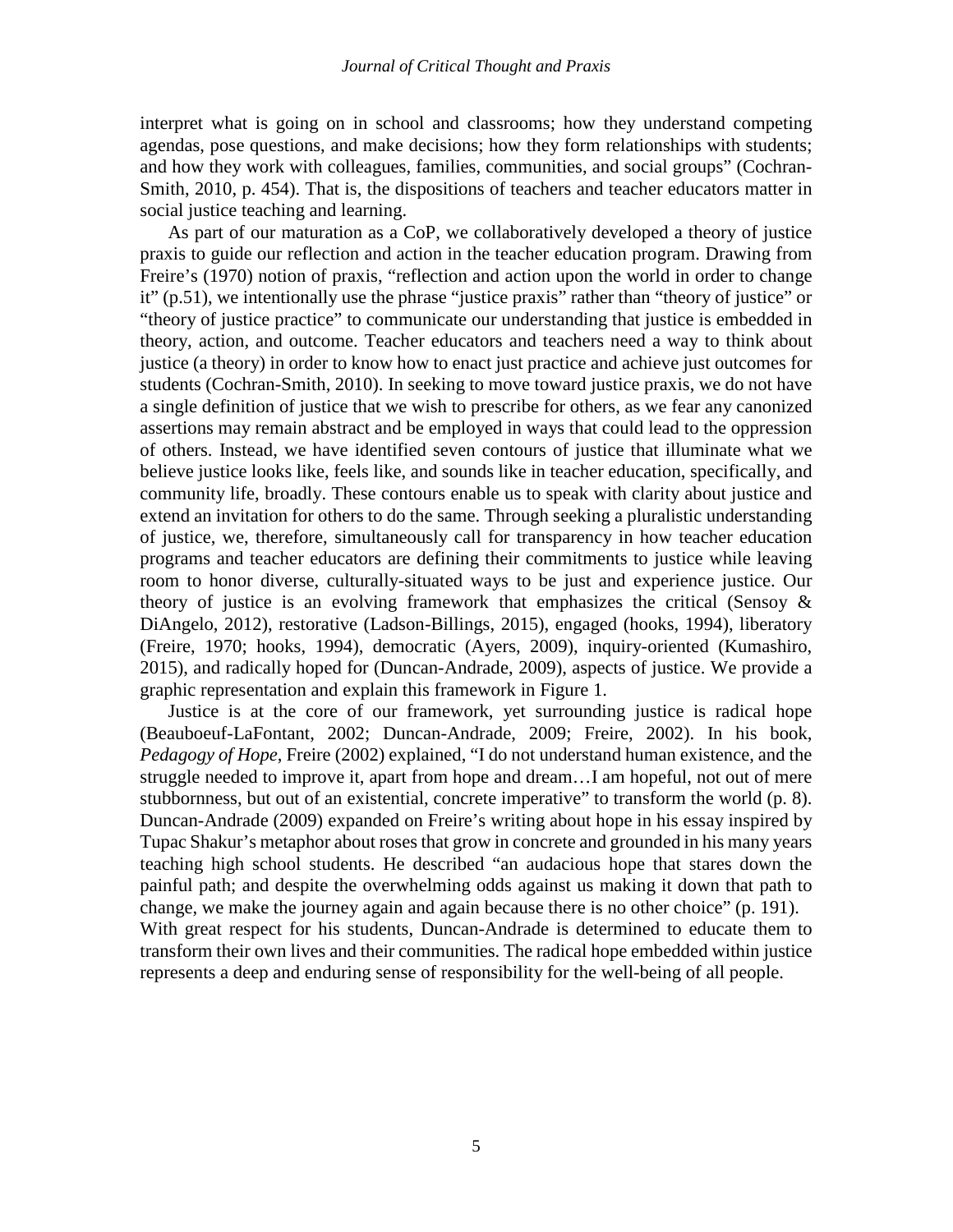



To be invested in the well-being of all people – not just those who agree with us – is a challenging, life-changing concept, demanding the very ideas of justice be opened for continual discussion and dissent. To that end, we assert that justice must be democratic. As Hayek (1997) reminded us, to seek to define justice for others and to ascribe that definition to a whole social system is to seek power, not justice. Therefore, we draw on democratic philosophy's "faith in the individual and collective capacity of people to create possibilities for resolving problems" (Apple & Beane, 2007, p. 7). Our radical hope for justice is encircled within a democratic dimension, offering both a reminder and a set of processes for more deeply understanding how others may experience and describe justice differently.

Each dimension of the justice praxis framework offers guidance for determining ways to transform injustice rather than simply mitigate it (Gorski, 2015):

- the critical dimension reminds us that injustice is embedded in systems such that locating and transforming it requires that people look for its historical and sociocultural roots;
- the restorative dimension encourages us to challenge unjust power hierarchies in ways that promote healing for all who have experienced or have been complicit in injustice:
- the engaged dimension recognizes that a person's full being mind, body, and spirit - bears the harsh consequences of injustice and therefore must be fully included in efforts to examine and transform it;
- the liberatory dimension helps us question if our actions are fostering freedom and self-determination, or further colonizing others with our own agenda;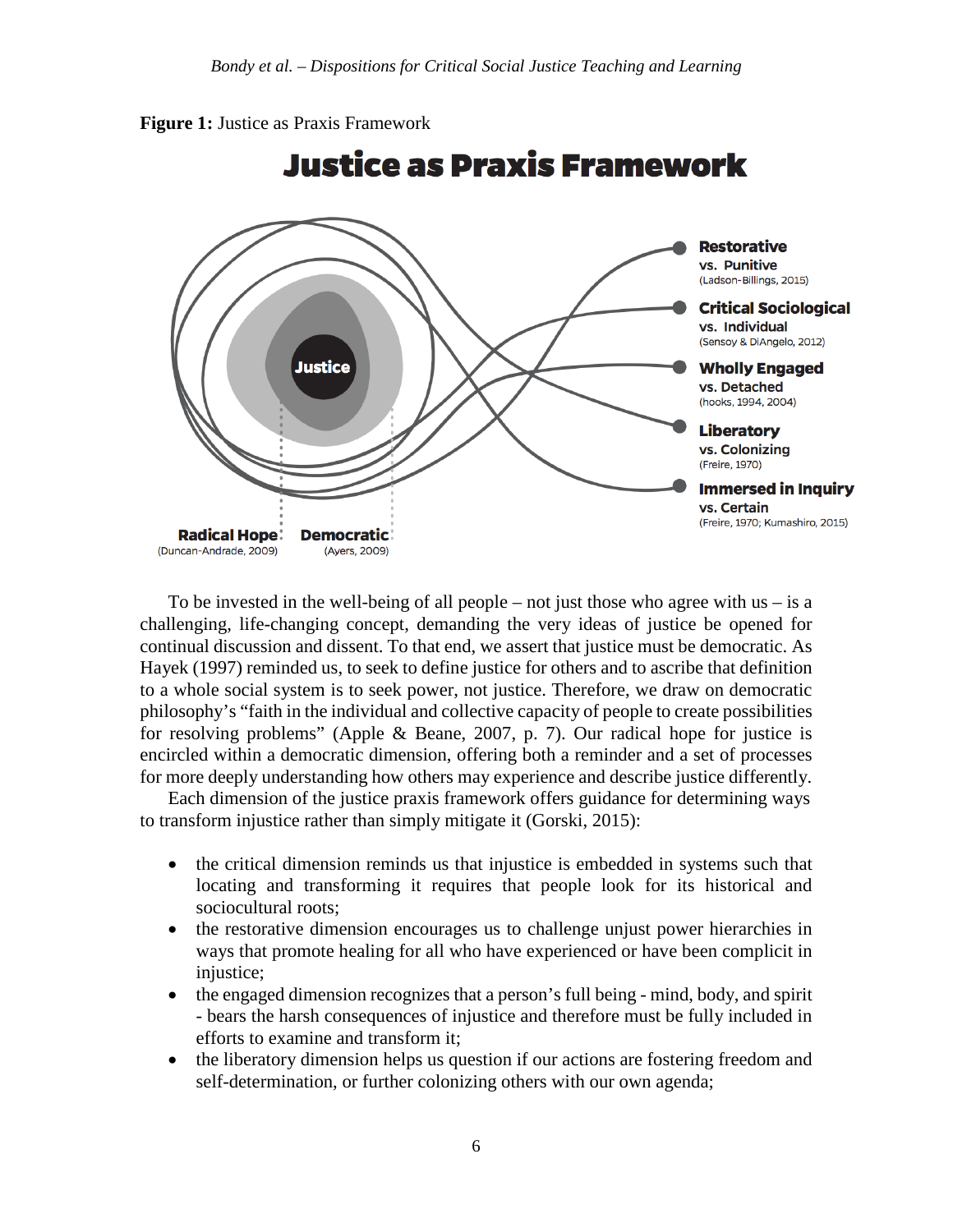• the inquiry dimension challenges us to saturate our understanding of justice in further wondering, acknowledging that understanding, enacting, and striving toward justice is a lifelong process.

Our challenge has been to enact justice praxis in the context of a well-regarded, university-based teacher education program. Recently, the college within which the program is housed was ranked 19th in the nation among teacher education colleges by *U.S.A. Today* and *College Factual*. The elementary program has been ranked 14th in the nation by *U.S. News and World Report*. In addition, the program has been identified as a Center of Excellence by the state's Department of Education (DOE), and it has a spotless record of accreditation by the DOE and the National Council for the Accreditation of Teacher Education (now the Council for Accreditation of Teacher Preparation). Faculty and doctoral students conduct research on the program and present it at prestigious meetings such as those of the American Educational Research Association and publish in top tier journals. In addition to its state and national status, program faculty are particularly proud of the program's commitment to high quality, inclusive education, and to its special focus on students with high incidence disabilities and English language learners. Along with its many accolades and accomplishments, the program's students and faculty look much like teacher education students and faculty across the U.S. They are predominantly white, female, and from middle and upper middle class backgrounds. Given their socialization and histories as members of dominant social groups—white and middle class in particular—it is not surprising that they (and we) may find it difficult to recognize injustice and the roles we play in its perpetuation. This is where the social justice dispositions become central to our work.

## **Social Justice Dispositions**

Enacting the multi-contoured theory of justice praxis requires the cultivation of environments in which injustice and its roots can be examined and alternatives can be imagined. As Chicago-based teacher and teacher educator, Gregory Michie (2012) wrote, "Teaching for social justice, in practice, is as much about the environment you create as it is about the explicit lessons you teach" (p. 5). The dispositions we describe help to create the environment in which social justice praxis is possible.

## **Radical Openness**

hooks (2004) based her vision of radical openness on the habits of intellectuals she admired. The academics, writers, readers, thinkers, and political activists she described exhibited openness to ideas and the ability to engage in challenging, probing, and penetrating dialogue with diverse audiences. She explained that the habit of radical openness was bolstered by people's willingness to dialogue in spaces where "transformation is possible" (2004, p. 153). This transformative space, hooks (2004) argued, is on the margins. It is not a "marginality which is imposed by oppressive structures", but a "marginality one chooses as a site of resistance - a place of radical openness and possibility" (p. 159). Deciding to move to the margins is a conscious choice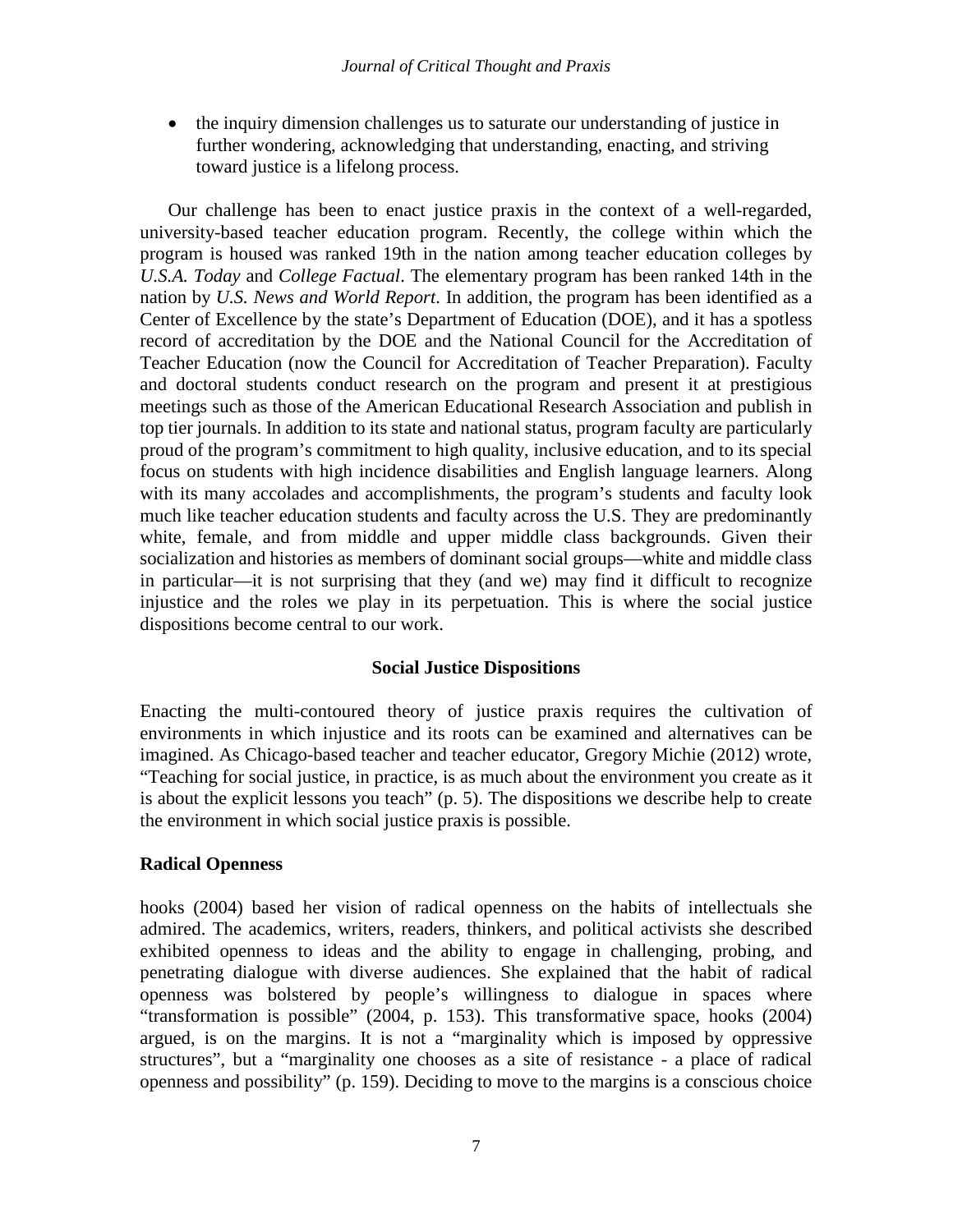representing the first breath of a lifelong commitment to challenging unjust applications of power in solidarity with those most vulnerable to oppression.

This movement to the margins, however, is in direct opposition to the canons of teacher education programming and scholarship, which tend to exalt standards, research-based instructional methods, and assessments that assert what is true, normal, and desirable (Kumashiro, 2015). As Wheatley (2002) reminded us,

We weren't trained to admit we don't know. Most of us were taught to sound certain and confident, to state our opinion as if it were true. We haven't been rewarded for being confused or asking more questions rather than giving quick answers. We've spent years listening to others mainly to determine whether we agree with them or not. We don't have time or interest to sit and listen to those who think differently than we do. (p. 34)

Our teacher candidates, our colleagues, and ourselves have largely been socialized in the same way; we are products of a new managerialism that seeks to measure, with certainty, the worthiness of a person or program (Kumashiro, 2015). This certainty affords us the comfort of knowing, yet it ultimately blinds us to the creation and reproduction of systemic injustices forged by racism, classism, sexism, homophobia, and ableism. In order to cultivate radical openness, teacher educators must seek to move to the margins, developing dialogical spaces where uncertainty, wondering, and re-imagining schooling are valued activities.

For people who have been taught well to strive for truth, knowledge, and certainty, working in the margins can foster fear and vulnerability, emotions people typically seek to avoid. hooks (1989) explained that we are able to move to the margins only through "suffering and pain, through struggle" (p. 209). To move to a place of radical openness on the margins is to move to a place of uncertainty and confusion (Wheatley, 2005). "Paradoxically," the answers to the complex, intersecting problems of our society can only be found by "admitting we don't know" and recognizing "no one person or perspective can give us the answers we need" (Wheatley, 2005, p. 34). Being radically open demands a "willingness to be disturbed" (Wheatley, 2005), a willingness to be shaken to the core of our being, to have everything we once held as truth and righteousness stripped away as we move towards immersing ourselves in the realities of others and recognizing our own complicities in their oppression and our power to influence their reality. This is not to say that we must "let go of what we believe," but instead simply be "curious about what someone else believes," acknowledging that "their way of interpreting the world may be essential to our survival" (Wheatley, 2005, p. 35). With our willingness to be disturbed, we are "transformed, individually, collectively, as we create radical creative space which affirms and sustains our subjectivity, which gives us a new location from which to articulate our sense of the world" (hooks, 2004, p. 159).

A way to begin fostering the restless curiosity (Freire, 1970) that begets radical openness and helps us move to the margins, is to encourage teacher candidates and teacher educators to begin noticing their feelings, in addition to their thoughts on the issues being studied and discussed. Specifically, we seek to notice and to encourage our colleagues and students to begin noticing the visceral experience of being "torpified" (Diller, 1998) by what others say or write. That is, we seek the "ability to be awed, to be surprised, to be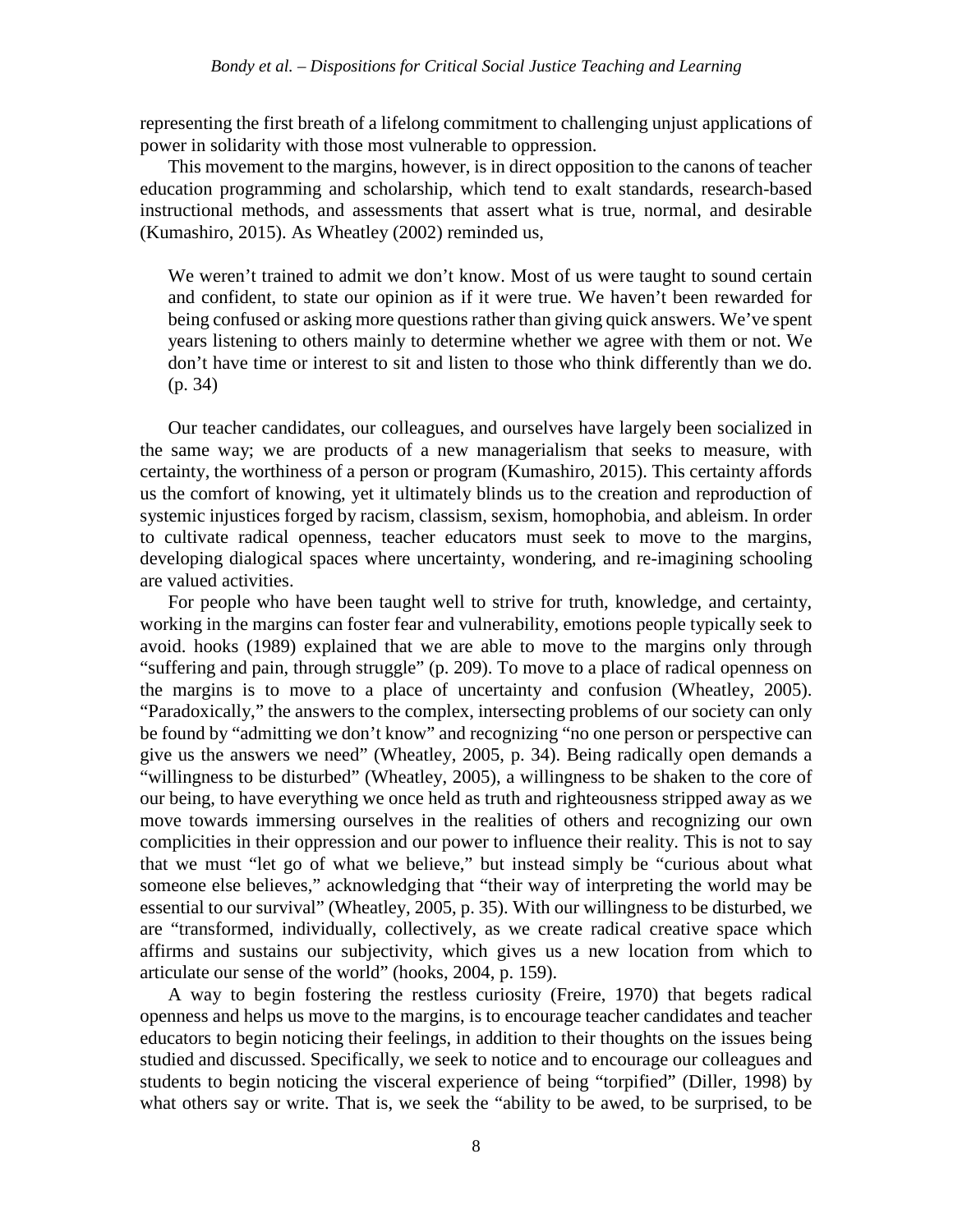astonished, to be moved in a deeply moral, or ethical, or aesthetic, or epistemological, or ontological way" (Diller, 1998 quoted in Applebaum, 2013). By focusing on what surprises us, Wheatley (2005) argued, we are able to better know our own beliefs and assumptions. Our shock at the position of others reveals our own position and, in that moment, we are given the opportunity to determine if we still value what we initially believed (Wheatley, 2005). As we grapple with our emotions and encourage our students and colleagues to do the same, we must also provide space for others to share how our words make them feel. The simple question, "How are you feeling, Jamie?" invites feelings into the conversation that may have remained contained within the body and veiled by platitudes of certainty. The ability to welcome diverse opinions and emotions in order to extend our own understanding is the heart of radical openness, offering "unlimited access to the pleasure and power of knowing" to those who are willing to exist at the margins (hooks, 1989, p. 203).

## **Humility**

Radical openness is fueled by a person's humility about what they know. In his discussion of anti-oppressive education, Kumashiro (2015) described the importance of recognizing that one's knowledge represents only a portion of all available knowledge. Similarly, Freire (1998) wrote of the importance of recognizing our "unfinishedness." When people have the humility to recognize that their knowledge is partial, that they are not complete products, they are more inclined to be radically open to new ways of thinking and knowing, to considering new perspectives, interpretations, and possibilities. A humble disposition toward one's own knowledge requires that one understand the role played by socialization processes in shaping beliefs, values, and norms and that all people are not subject to the same socialization processes; therefore, people are apt to develop different knowledge. Although schools have perpetuated the view that there is one, legitimate body of knowledge (Apple, 2014), critical scholars have repeatedly illustrated that knowledge is always connected to the particulars of the context (Freire, 1970). As Sensoy and DiAngelo (2012) illustrated in their summary of the parable, Hodja and the Foreigner, history and culture combine to shape what "counts" as knowledge such that speakers can believe they have understood one another when they have actually completely misunderstood what the other confidently attempted to communicate.

It is not surprising that people in dominant positions assume that their knowledge is widely shared. Although they might have collided with the partiality of their knowledge if they were embedded in an entirely unfamiliar culture, they are more likely to have interacted with people and institutions that share their knowledge. In order to engage in justice praxis, teacher candidates and teacher educators must allow themselves to entertain some uncertainty about their knowledge. That is, they need the humility to recognize that their knowledge is partial.

Recognizing that knowledge is partial is unlikely to "[bring] about comfort and closure" (Kumashiro, 2015 p. 28). On the contrary, moving toward a disposition of humility toward one's knowledge is likely to elicit dissonance and discomfort, thereby dissuading the dialogue that is sorely needed in order to make sense of the unfamiliar (Garrett & Segall, 2013; Sleeter, Torres, & Laughlin, 2004). With this in mind, teacher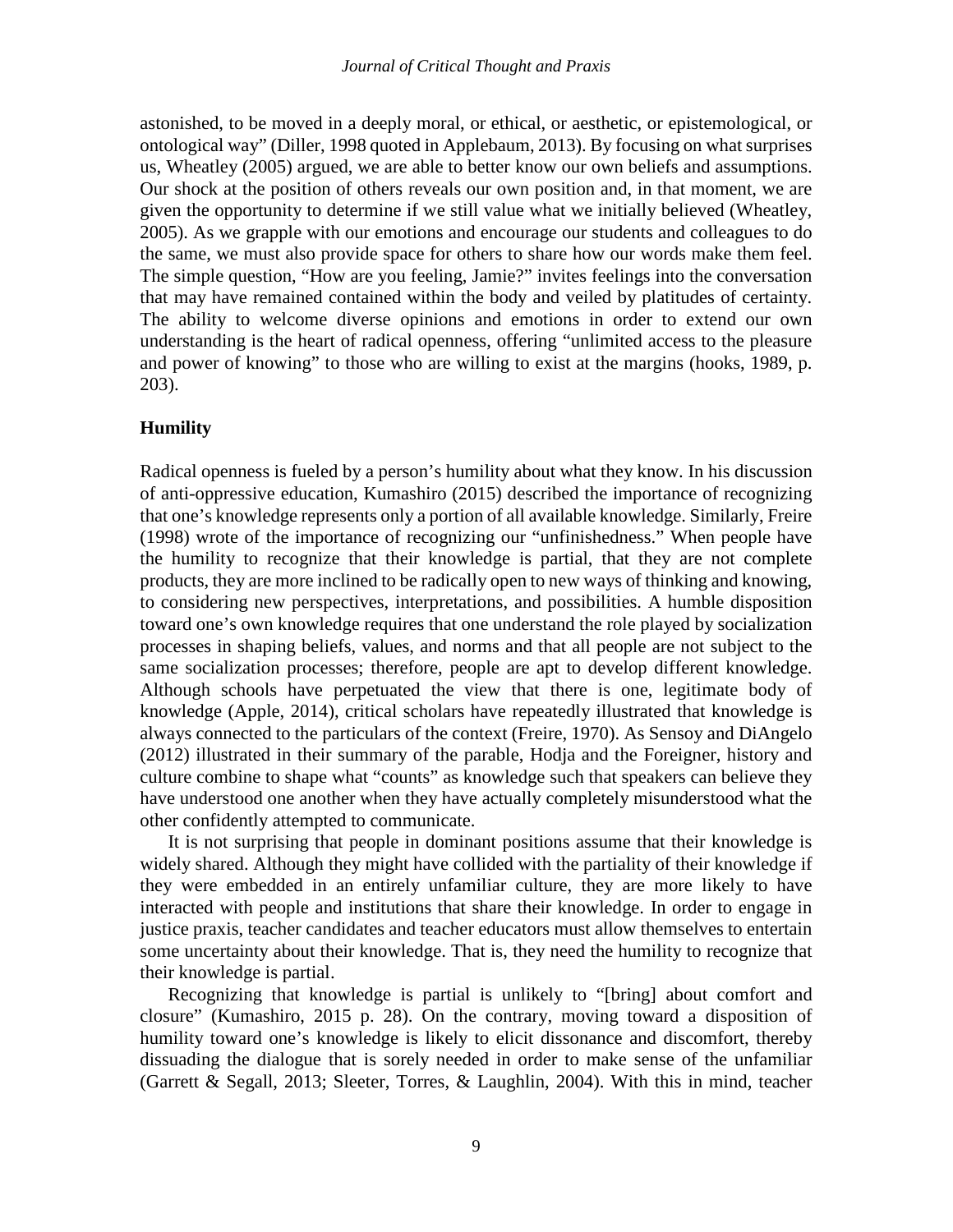educators must attend to signs of student discomfort and classroom dissonance and help students cope with their feelings and remain engaged.

Garrett and Segall (2013) have pointed out the value of careful questioning that invites students into the conversation rather than pushing them away or shutting them down. In this way, questioning is invitational rather than combative, creating inclusive rather than exclusionary dialogue. Questioning of this nature serves a dual purpose, as it seeks to personally check in with students and help them to "re-coordinate and reconsider" (Garrett & Segall, 2013 p. 301) content that can produce dissonance, confusion, and distress. Questions, such as the following, might be used to cultivate humility and support learners in recognizing partial knowledge and exploring different perspectives: What just occurred here? What may have happened that intensified emotions? Were there new ideas or insights that disturbed us? How did those ideas make you feel? Engaging in this type of questioning during dialogue invites students to recognize and name their feelings, to know that their feelings are valued, and to notice that new knowledge may evoke emotional responses.

Establishing a willingness to be disturbed, as described earlier, could certainly help to cultivate the disposition of humility. Educators who allow themselves to feel unsure and even confused are well on their way to being able to acknowledge that their knowledge represents a small slice of the available knowledge. Educators must keep in mind, of course, that acknowledging there is much they do not know is merely a first step. We cannot be complacent in our newly found comfortable state of not knowing. Rather, we are reminded by Kumashiro (2015), Freire (1998), Freire and Macedo (2005), hooks (2004) and others that because our knowledge is partial, we must sustain a restless curiosity and a radical openness to broadening and deepening our knowledge of the world in order to engage in social justice praxis.

## **Self-Vigilance**

Applebaum (2010) and others (Kincheloe & McLaren, 2013; Mayo, 2000) reminded us that it is not enough to proclaim that we have embraced dispositions of radical openness and humility. Indeed, we have to remain vigilant that we do not disrupt these dispositions even when vigilance brings discomfort. Writing specifically about race, racism, and white vigilance, Applebaum drew on Butler (2004) to examine three features of vigilance that have been pertinent to our practice as social justice educators. These features, "critique, staying in the anxiety of critique, and vulnerability" (Applebaum, 2013, p. 17), allow teacher candidates and teacher educators, many of whom are members of dominant groups, to dialogue with humility and to listen "to the anger of the marginalized when they express their experience with injustice *even when such anger implies complicity of those who are systemically privileged*" (Applebaum, 2013, p. 33, italics in original). Prospective teachers must be able to critique society *and* self, acknowledging that we all play a part in oppressing or resisting oppression (Applebaum, 2013).

Indeed, self-vigilance is the acknowledgement of ignorance, the critique of one's own ideologies, and the commitment to remaining ever aware of one's own blind spots (Banaji & Greenwald, 2013). Applebaum (2013) noted that self-vigilance requires "remaining in the discomfort" (p. 34) and anxiety of critique, as this is where learning and growth can occur. The cognitive dissonance that arises from critique is often uncomfortable and new to many prospective teachers, but necessary to their growth as social justice educators.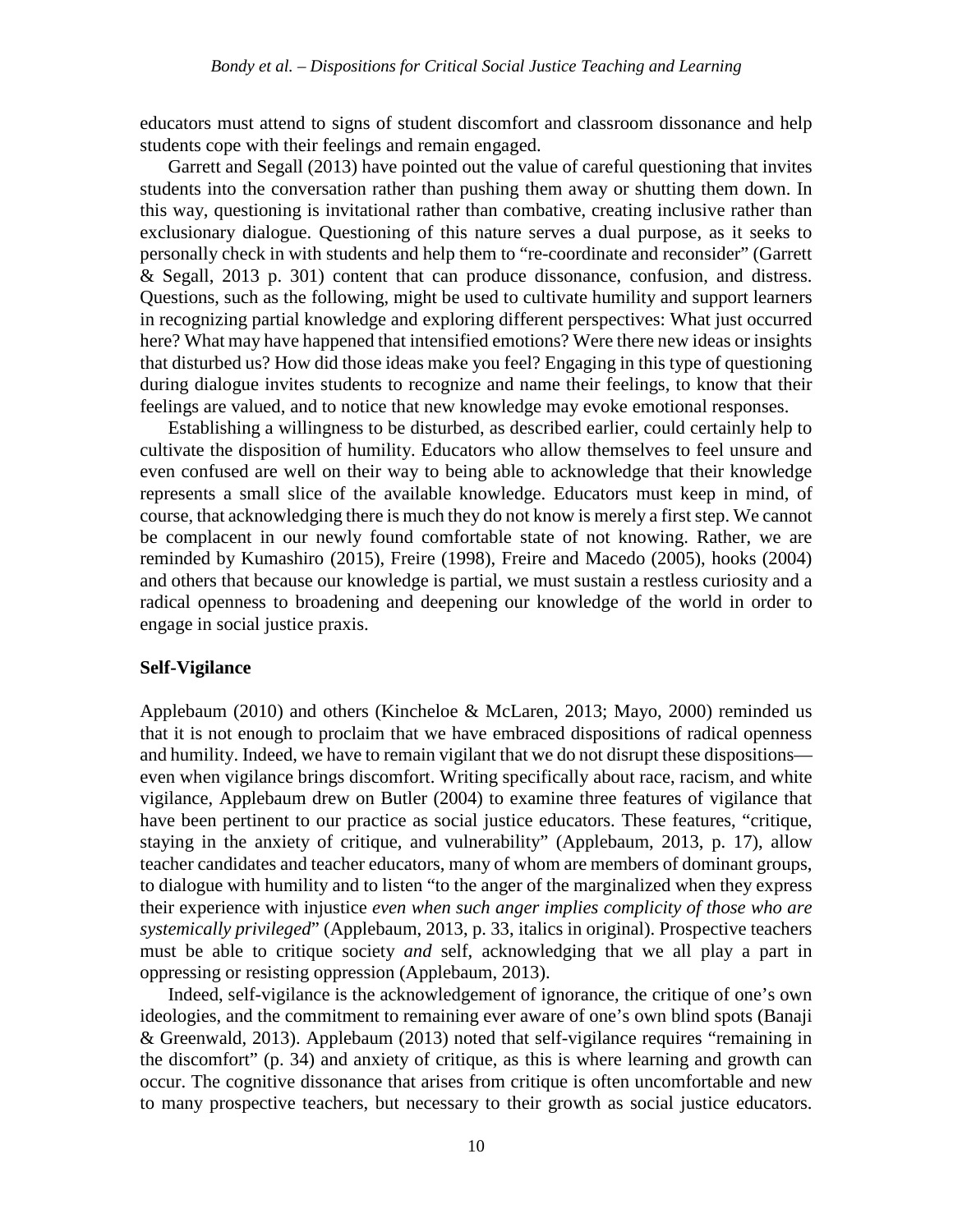Teacher educators commonly argue that prospective teachers "need some degree of dissonance to enable them to take the cognitive leaps and risks necessary for reflective and transformative learning" (Galman, 2009, p. 471). Developing the disposition of selfvigilance is not only beneficial in the quest for more equitable educational environments, but for the pursuit of knowledge more generally.

One's willingness to be self-vigilant is a willingness to remain vulnerable. Applebaum (2013) explained, "Vigilance is a form of critique that is willing to stay in the anxiety of vulnerability and remain open to the unsettlement of anger" (p. 33). Just as the critical educator is "always evolving, always encountering new ways to irritate dominant forms of power" (Kincheloe & McLaren, 2013, p. 407), the self-vigilant student and instructor in the social justice classroom must be willing to turn a critical eye onto themselves, implicating themselves in systems of oppression. Self-vigilance encourages the problematizing of knowledge, language, assumptions, and practices. Cultivating selfvigilance as a disposition acknowledges that educators are not perfect or "fully formed" (Galman, 2009, p. 471) social justice practitioners. A self-vigilant educator is one who is prepared for continued learning, who can evolve and transform through a willingness to be vulnerable. Thus, self-vigilance is a key disposition for the social justice educator who wishes to promote teaching and learning about issues with which many teacher candidates are unfamiliar and sometimes resistant to considering.

Despite the critical need for self-vigilance, it can be difficult to cultivate with preservice teachers and difficult to maintain as an instructor. Indeed, even critical researchers and critical teachers focus their critiques outward onto society or institutions and in so doing fail to implicate themselves in the systems of oppression that govern our lives. Colorblindness, or the inclination to ignore racial difference, powerblindness, the "denial of power-related difference" (Castagno, 2013, p. 108), and internalized dominance, or the condition in which "'members of the [dominant] group accept their group's socially superior status as normal and deserved'" (Griffin, 1997, p. 76 quoted in Tappan, 2006, p. 2116), can all impact one's ability to be self-vigilant, as these dominant ideologies surround us from birth and are reinforced in our families, schools, and media. Importantly, Castagno reminds us that although "racism often operates without conscious intent, lack of intentionality does not translate into an absence of responsibility" (p. 107). As Castagno (2013) and Tappan (2006) argued, the phenomena of colorblindness, powerblindness, and internalized dominance obfuscate reality and stand in the way of making the world a "more compassionate, and more liberating place for all people" (Tappan, 2006, p. 2140). As a result, these phenomena must be acknowledged and combatted. Combating these oppressive ideologies does not imply a sort of self-policing, but instead a form of selfliberation, as acknowledging the limiting and controlling forces that shape our thinking is the first step towards freeing ourselves of such forces.

In our work as teacher educators committed to social justice we encounter these phenomena in our classrooms and in our daily lives. By themselves they are dangerous, but when they stand in the way of self-vigilance their danger is compounded. To combat these phenomena and the corresponding resistance many students bring with them to the classroom, we encourage and practice a set of strategies with our students, including the practice of centering and recentering. Centering and recentering helps students place someone else's reality and experience at the center of the conversation. In short, students are asked to listen to each other's experiences deeply, all the while suspending the urge to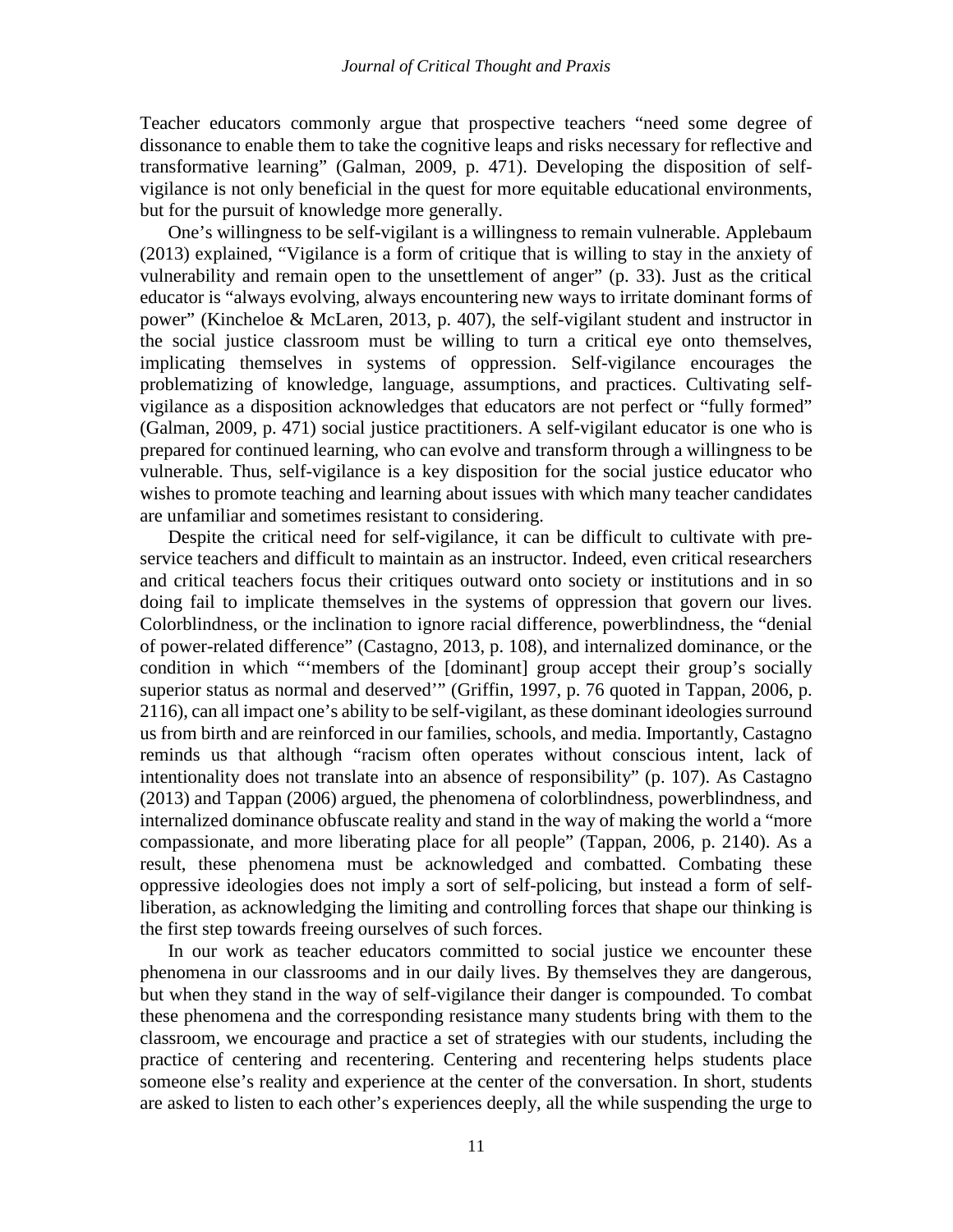agree or disagree. The goal of centering/recentering activities is not agreement or consensus, but deeper understanding. Takacs (2003) explained that the power of suspending the urge to argue is in the ability to forego the "reconfirming dialogue" (p. 27) many of us have with ourselves. If students can come to see from another's worldview, Takacs argued, they are more likely to be able to critically examine their own worldview. Similarly, Frye (1983) encouraged us to avoid being "arrogant perceivers" who insist on filtering all of our observations and experiences through the familiar lens of our own experience. Thus, challenging ourselves and our students to consider the several ways in which various actors might interpret the same scenario can foster insight into the limitations of arrogant perceiving and the value of placing another's perspectives at the center. When we monitor our tendency for arrogant perception, we practice the self-vigilance that cultivates an environment for social justice teaching and learning.

## **Cultivating Environments for Social Justice Praxis**

Our Community of Practice is grounded in the work of Freire (1970), who compelled educators to engage in "praxis: reflection and action on the world in order to transform it" (p.51). Critical reflection involves "reading the world" in ways that illuminate the structural constraints of injustice and inequity that shape our communities and schools (Freire & Macedo, 2005). Intimately connected to critical reflection is critical action-- planning for and facilitating the structural changes identified and interpreted during reflection. Our justice praxis is in a perpetual state of becoming as we strive to unlearn the lessons we have been taught about who we are and how schools and teacher education programs should be. In many ways, we are only a few steps ahead of our students and essentially building a social justice plane as we're flying it.

The dispositions we have described—radical openness, humility, self-vigilance—guide our journey. They serve as reminders of the unfinishedness of our work and the effort required to stay the course of equity and justice in the troubling air of the status quo. As we continue to cultivate the dispositions, we also strive to cultivate them within our students. In doing so, we practice another disposition, patient persistence. Patient persistence is not always easy to sustain when we might prefer to shake a student and scream, "That's outrageous! How can you believe such a thing?!" At these moments, we remind ourselves that our students have learned their lessons well. They have learned what the world has taught them about themselves and other people. They have developed their "common sense" of the world and rarely have they considered that their common sense might not be universally embraced, nor might it serve all people equally well (Kumashiro, 2015). We take a breath. We practice patient persistence.

Patient persistence means that we recognize that social justice praxis is, to borrow a metaphor, a marathon, not a sprint. In forging ahead, we attempt to provide our students with a variety of guided experiences that are likely to challenge their common sense. These experiences are often in the form of readings, videos, and events that feature characters unfamiliar to the mostly white and middle class students. That is, they challenge the students' tendency to be arrogant perceivers by shedding light on another slice of reality. For instance, students can be coached to practice their radical openness and humility by watching a video portraying the very different school experiences of middle school boys attending different schools within the same school district (Unequal Education Revisited: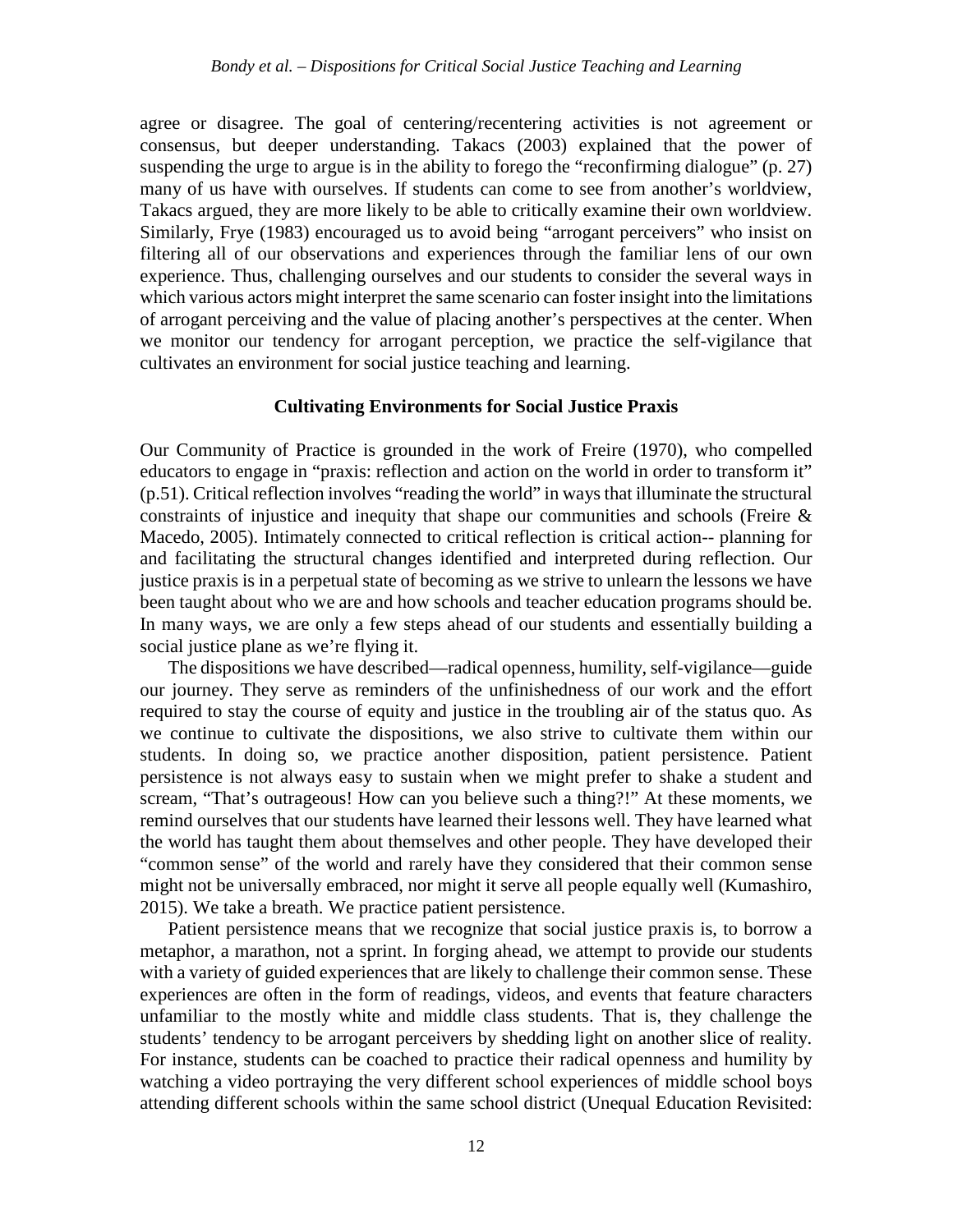Failing our Children, 2014). Similarly, reading and responding to a children's book such as *George* by Alex Gino, which explores the life of a fourth-grade transgender girl, or *Large Fears* by Kendrick Daye and Myles E. Johnson, which follows the dreams and fears of a queer, black protagonist who wants to travel to Mars**,** can disrupt students' common sense about gender, sexuality, love, and family. As students in our Introduction to Education course are asked to engage in community asset mapping individually and then in collaboration with children in their volunteer placements, we unsettle their common sense that home is limited to the campus, that neighborhoods they have been taught to think of as "bad parts of town" have no assets worth exploring, and that, as temporary residents, they are not part of the broader community and thus have no obligation to become invested in community issues. And, when we teach our students how to identify the resources, or cultural wealth (Yosso, 2005), of children who attend an after-school program in a public housing neighborhood, we challenge their common sense, deficit-based perspective of those children and their families.

While activities such as these are important, they must be enacted in a particular environment. We again cite Michie's words about teaching:

Once you're in a classroom of your own, you begin to realize that it's in the details, as much as in the big picture theorizing, that critical conceptions of teaching find life. [People] can learn about equity and justice from the way community is formed in a classroom, how decisions are made, who is represented on the walls and bookshelves, what sorts of interactions are encouraged and discouraged, whose thoughts and ideas are valued, and yes, even what's on the bulletin boards. (p. 5)

In other words, the fabric of life in the classroom, including the teacher education classroom, teaches as much, if not more, than the explicit lessons the instructor has planned. The dispositions we have described weave the fabric of classroom life. In cultivating them, teacher educators help to develop their own and their students' social justice praxis. By developing the dispositions of a social justice educator, teacher educators equip teacher candidates with a "coherent intellectual approach" (Cochran-Smith, 2010, p. 447) to help them "think about their work and interpret what is going on in school and classrooms; … understand competing agendas, pose questions, and make decisions; … form relationships with students; and … work with colleagues, families, communities, and social groups" (Cochran-Smith, 2010, p. 454). We strive toward a "coherent intellectual approach" in order to invite colleagues into social justice praxis related to the teacher education program and the college within which it is housed. Guided by radical hope, we are determined to "read the world" of our teacher education program by collectively identifying and planning to resolve the structural and philosophical constraints that limit teaching for social justice within our institution. Our success will depend in large part on our ability to cultivate the dispositions of radical openness, humility, and self-vigilance within our workplace.

## **Author Notes**

*Elizabeth Bondy*, Ph.D., is a professor in the School of Teaching and Learning at the University of Florida, where she works with doctoral students who wish to develop their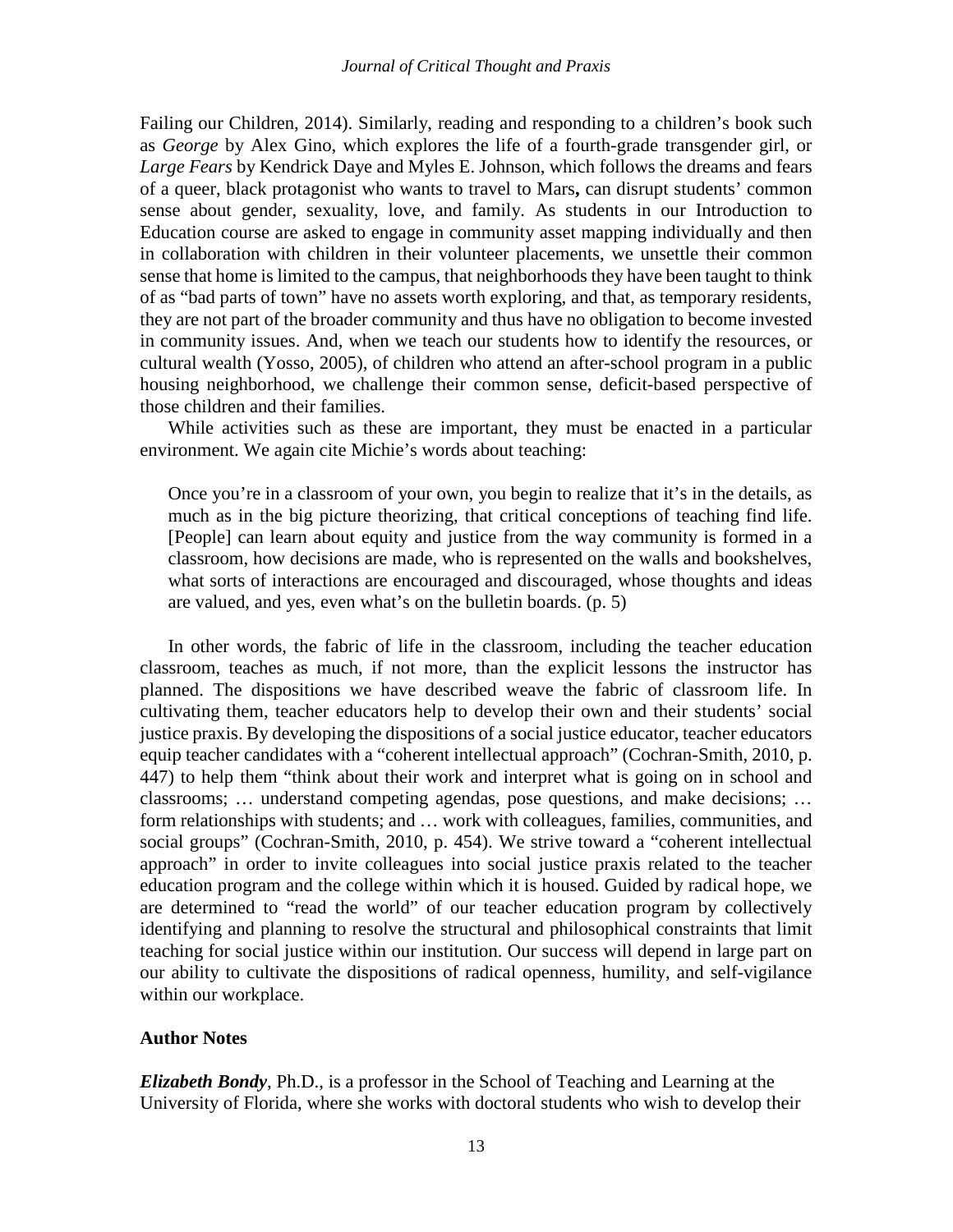social justice praxis. Her research focuses on the development and enactment of social justice praxis in PK-12 and higher education contexts.

*Brittney Beck* is a Doctoral Fellow in Curriculum, Teaching, and Teacher Education at the University of Florida and is a former first-grade teacher. Her research interests reside at the intersections of justice, teacher education, and university-school-community partnerships.

*Rachelle Curcio* is a Ph.D. candidate in Curriculum, Teaching, and Teacher Education at the University of Florida and is a former elementary teacher, reading coach, and schoolbased administrator. Her research interests encompass clinical experiences, supervision, and teacher preparation for social justice.

*Stephanie Schroeder* is a Ph.D. candidate in Curriculum, Teaching, and Teacher Education at the University of Florida and is a former secondary English and social studies teacher. Her research interests include democratic education, education for social justice, and pre-service social studies education.

## **References**

- Alsup, J., & Miller, S. J. (2014). Reclaiming English education: Rooting social justice in dispositions. *English Education, 46*(3), 195-215.
- Apple, M. (2014). *Official knowledge: Democratic education in a conservative age*. New York, NY: Routledge.
- Apple, M. W., & Beane, J. A. (2007). *Democratic schools: Lessons in powerful education.* Portsmouth, NH: Heinemann.
- Applebaum, B. (2010). *Being white, being good*. Plymouth, UK: Lexington Books.
- Applebaum, B. (2013). Vigilance as a response to white complicity. *Educational Theory, 63*(1), 17-34.
- Ayers, W. (2009). Teaching for democracy. *DePaul Journal for Social Justice, 3*(1), 1-8.
- Banaji, M. R., & Greenwald, A. G. (2013). *Blindspot: Hidden biases of good people*. New York, NY: Bantam Books.
- Beauboeuf-LaFontant, T. (2002). A womanist experience of caring: Understanding the pedagogy of exemplary black women teachers. *The Urban Review, 34*(1), 71-86.
- Borko, H. (2004). Professional development and teacher learning: Mapping the terrain. *Educational Researcher, 33*(8), 3-15.
- Boyles, D., Carusi, T., & Attick, D. (2010) Historical and critical interpretations of social justice. In A. Hargreaves, A. Lieberman, M. Fullan, & D. Hopkins. (Eds.). *Second International Handbook of Educational Change, Springer International Handbooks of Education* (pp. 30-42). The Netherlands: Springer.
- Brown, K. M. (2005). Social justice education for preservice leaders: Evaluating transformative learning strategies. *Equity & Excellence in Education, 38*(2),155-167.
- Burant, T. J., Chubbuck, S. M., Whipp, J. L. (2007). Reclaiming the moral in the dispositions debate. *Journal of Teacher Education, 58*(5), 397-411.
- Carroll, D. (2005). Developing dispositions for teaching: Teacher education programs as moral communities of practice. *The New Educator, 1*(1), 81-100.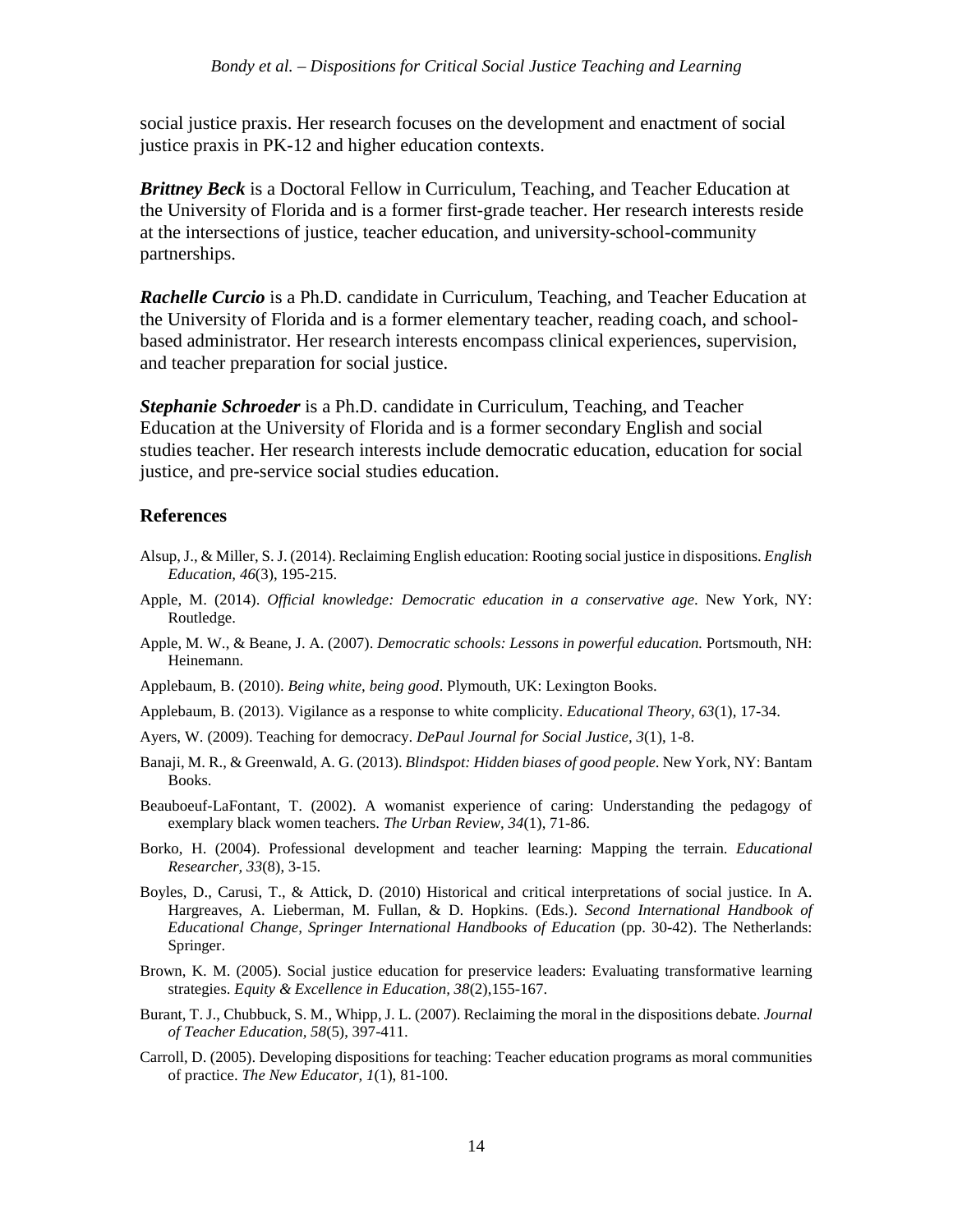- Chubbuck, S. (2010). Individual and structural orientations in socially just teaching: Conceptualization, implementation, and collaborative effort. *Journal of Teacher Education, 6*(13), 197-210.
- Cochran-Smith, M. (2010). Toward a theory of teacher education for social justice. In A. Hargreaves, A. Lieberman, M. Fullan, & D. Hopkins. (Eds.). *Second International Handbook of Educational Change, Springer International Handbooks of Education* (pp. 445-467). The Netherlands: Springer.
- Cummins, L., & Asempapa, B. (2013). Fostering teacher candidate dispositions in teacher education programs. *Journal of the Scholarship of Teaching and Learning, 13*(3), 99-119.
- Diller, A. (1999). Facing the torpedo fish: Becoming a philosopher of one's own education. In S. Tozer (Eds.), *Philosophy of education*. Urbana, IL: Philosophy of Education Society.
- Duncan-Andrade, J. (2009). Note to educators: Hope required when growing roses in concrete. *Harvard Educational Review*, *79*, 181-194.
- Duplass, J. A. & Cruz, B. C. (2010). Professional dispositions: What's a social studies professor to do? *The Social Studies, 101*(1), 140-151.
- Eraut, M. (April, 2002). *Conceptual analysis and research questions: do the concepts of "learning community" and "community of practice" provide added value?* Paper presented at the Annual Meeting of the American Educational Research Association, New Orleans, LA.
- Freire, P. (1970). *Pedagogy of the oppressed*. New York, NY: Continuum.
- Freire, P. (1998). *Pedagogy of freedom*: *Ethics, democracy & civic courage*. Lanham, MD: Rowman & Littlefield.
- Freire, P. (2002). *Pedagogy of hope*. New York, NY: Continuum.
- Freire, P., & Macedo, D. (2005). *Literacy: Reading and word and the world*. New York, NY: Routledge.
- Frye, M. (1983). *The politics of reality: Essays in feminist theory*. Trumansburg, NY: The Crossing Press.
- Galman, S. (2009). Doth the lady protest too much? Pre-service teachers and the experience of dissonance as a catalyst for development. *Teaching and Teacher Education, 25*(1), 468-481.
- Garrett, H. J., & Segall, A. (2013). (Re)considerations of ignorance and resistance in teacher education. *Journal of Teacher Education, 64*(4), 294-304.
- Hayek, F. A. (1997). *The mirage of social justice*. Chicago, IL: University of Chicago Press.
- hooks, b. (2004). Choosing the margin as a space of radical openness. In S. Harding (Ed.), *The feminist standpoint theory reader* (pp. 153-160). New York, NY: Routledge.
- Kincheloe, J. L. & McLaren, P. (2013). Rethinking critical theory and qualitative research. In N. Denzin & Y. Lincoln (Eds.), *The Landscape of Qualitative Research* (4thed.; pp. 403-455). Los Angeles, CA: SAGE.
- Knight. P., Tait, J., & Yorke, M. (2006). The professional learning of teachers in higher education. *Studies in Higher Education, 31*(3), 319-339.
- Korthagen, F. A. J. (2010). Situated learning theory and the pedagogy of teacher education: towards an integrative view of teacher behavior and teacher learning. *Teacher and Teacher Education, 26,* 98-106.
- Kumashiro, K. (2015). *Against common sense: Teaching and learning toward social justice* (3rd ed.). New York, NY: Routledge.
- Kwakman, K. (2003). Factors affecting teachers' participation in professional learning activities. *Teacher and Teacher Education, 19,* 149-170.
- Lave, J., & Wenger, E. (1991). *Situated learning: legitimate peripheral participation.* New York, NY: Cambridge University Press.
- McDonald, M. & Zeichner, K.M. (2009). Social justice teacher education. In W. Ayers, T. Quinn, & D. Stovall (Eds.). *Handbook of social justice in education* (pp. 595-610). New York, NY: Routledge.
- Michie, G. (2012). *We don't need another hero: Struggle, hope, and possibility in the age of high-stakes schooling*. New York, NY: Teachers College Press.